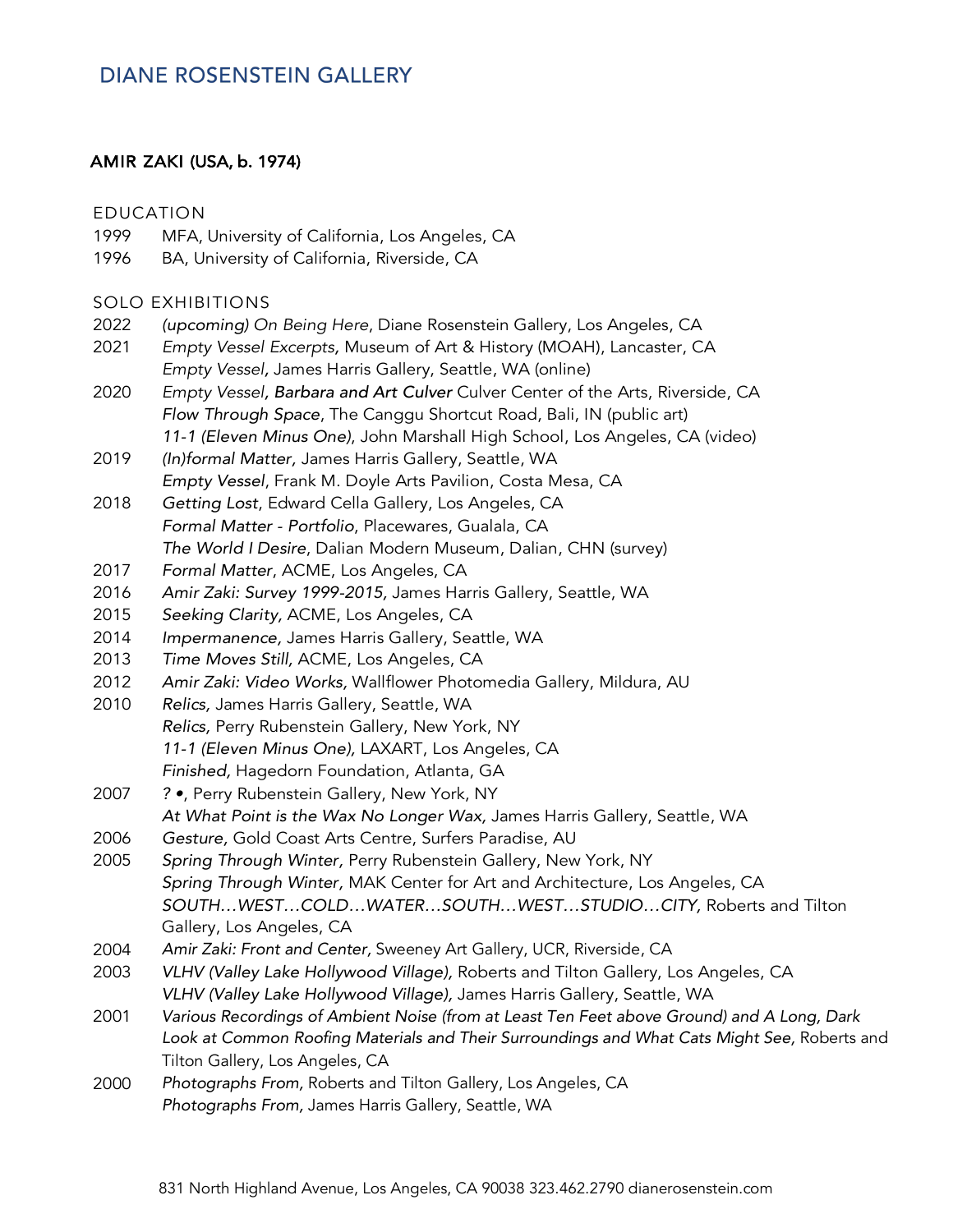## **DIANE ROSENSTEIN GALLERY**

*Photographs From,* Caren Golden Fine Art, New York, NY

1999 *Spot-Lit Stages of a Nocturnal Voyage,* Sweeney Art Gallery, UCR, Riverside CA

#### GROUP EXHIBITIONS

2022 *(Upcoming) Out of Control: The Concrete Art of Skateboarding* (curated by Patrik Andersson), Audain Art Museum, Whistler, BC, Canada *Mapping the Sublime: Reframing Landscape in the 21st Century, Brand Library & Art Center,* Glendale, CA 2021 *Golden Hour: California Photography from the Los Angeles County Museum of Art,* Museum of Art & History, Lancaster, CA [travels to: Riverside Art Museum, Riverside, CA; Vincent Price Art Museum, Los Angeles, CA; Cal State University Northridge (CSUN)] 2020 *Talking to a Stranger,* James Harris Gallery, Seattle, WA *To Bough and To Bend,* Bridge Projects, Los Angeles, CA *Three Day Weekend: Three Way Weekend,* Organized by Dave Muller, Blum & Poe, Los Angeles, CA *Pictures of Elsewhere* (curated by Kamrooz Aram), Flag Art Foundation (online) *Beauty Within Reach* (curated by Lauri Firstenberg), Compound (online) *Between Worlds,* Edward Cella Art & Architecture, Los Angeles, CA 2019 *20/20: A 20th Anniversary Survey,* James Harris Gallery, Seattle, WA *Innovation at the Intersection of Science, Technology, and Photography,* Photographic Center Northwest, Seattle, WA 2018 *Four-Dimensional Universe,* Edward Cella Art & Architecture, Los Angeles, CA *Eye of the World: Shots of Dalian,* Dalian Modern Museum, Dalian, CHN Forsaken Utopias: Photographs from the OCMA Permanent Collection, OCMA, Santa Ana, CA 2017 *By the River,* ACME, Los Angeles, CA *#1,* Grant Wahlquist Gallery, Portland, ME 2016 *Farewell Eden,* Descanso Gardens Sturt-Haaga Gallery, Flintridge, CA *We Were Here: Absence of the Figure,* OCMA, Newport Beach, CA *Defying Darkness: Photography at Night,* Museum of Photographic Arts, San Diego, CA *Passage,* ACME, Los Angeles, CA 2014 *Binding Image,* Pop-up Gallery @ Tetterode, Amsterdam, NL *Lay of the Land,* Von Lintel Gallery, Los Angeles, CA *20 Years of ACME,* ACME, Los Angeles, CA *Being Here and There,* MOAH, Lancaster, CA 2013 *Being Here,* Andi Campognone Projects, Pomona, CA *Focal Points,* Madison Museum of Contemporary Art, Madison, WI *Something About A Tree (curated by Linda Yablonsky),* Flag Art Foundation, NY *Landscape into Abstraction,* OCMA, Santa Ana, CA 2012 *Devouring Time,* Western Bridge, Seattle, WA *In Spite of Their Defeat,* Greene Exhibitions, Los Angeles, CA *Grounded,* James Harris Gallery, Seattle, WA *Binding Image,* Pop-up Gallery @ MUZYQ, Amsterdam, NL 2011 The Digital Eye: Photographic Art in the Electronic Age, Henry Art Gallery at University of Washington, Seattle

*Threefold: Selections from the Indie Photobook Library* (Curated by Larissa Leclair, Shane